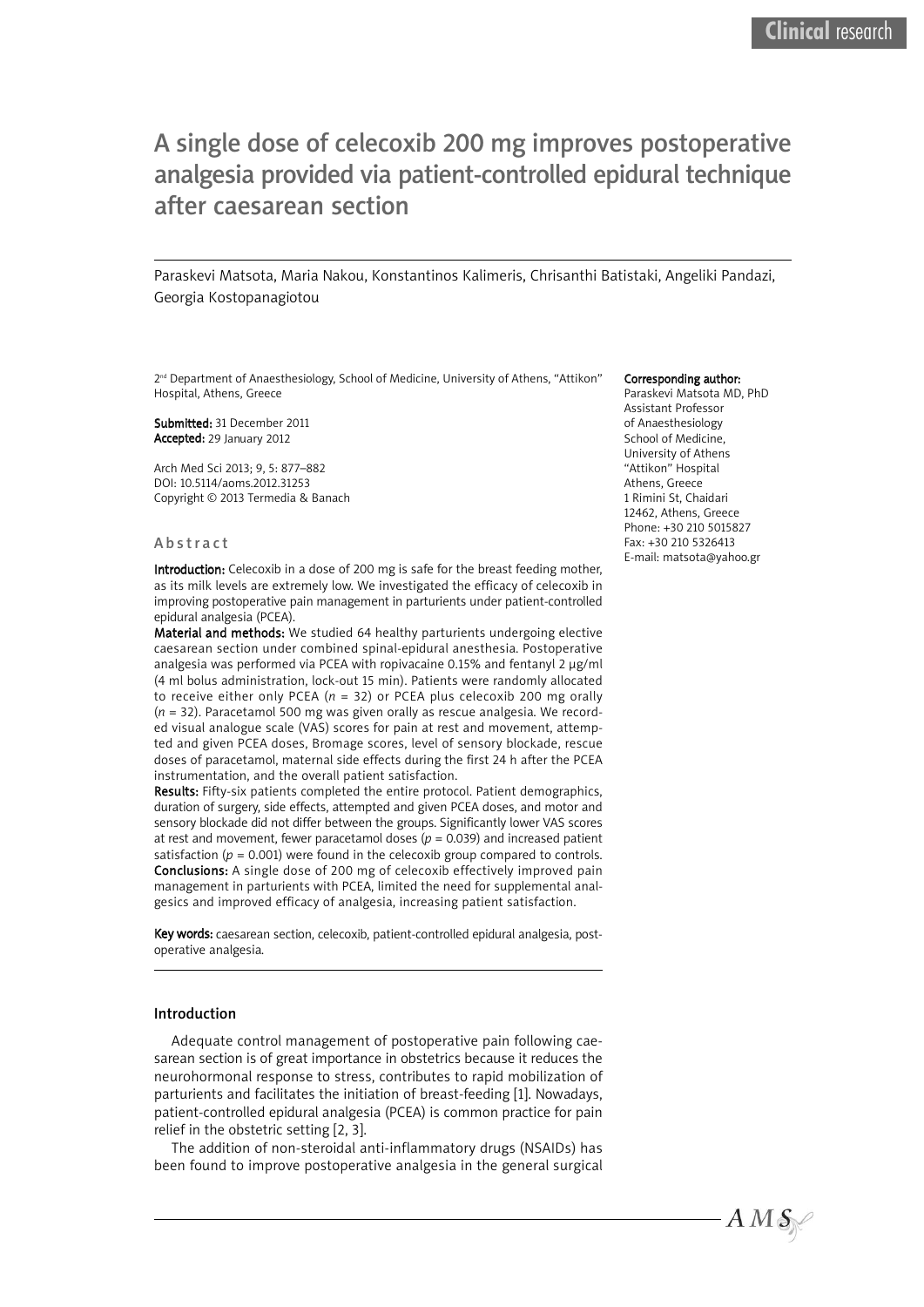population, although controversies exist regarding their side effects [4]. Studies performed in obstetric patients have shown increased perioperative bleeding and gastrointestinal or renal dysfunction after administration of both ketorolac and ibuprofen [5, 6]. Moreover, NSAIDs' excretion in breast milk and their effect on newborns is an additional risk and a major concern in the obstetric population. Naproxen administration has been reported to increase neonatal haemorrhagic diathesis and incidence of acute anaemia, while indomethacin has been related to neonatal seizures and nephrotoxicity [7, 8]. Celecoxib, a cyclooxygenase-2 (COX-2) inhibitor, possesses a safer profile, depending on the dose, for both surgical patients [9] and breast feeding mothers [10, 11].

The primary aim of the study was to investigate the effect of a single postoperative oral dose of celecoxib 200 mg on the efficacy of postoperative analgesia performed with PCEA in parturients undergoing caesarean section. Secondary outcomes were its safety in parturients and maternal overall satisfaction regarding analgesia.

#### Material and methods

The present prospective randomized clinical trial took place at the "ATTIKON" University Hospital (Athens, Greece). The study protocol was approved by the hospital ethics and research committee (Ref: 5/18-06-08). Written informed consent was obtained from all parturients.

# **Parturients**

Pregnant women aged 22 to 41 years, American Society of Anesthesiologists (ASA) physical status I and II, scheduled for elective caesarean delivery, were invited to participate in the study. The night before surgery, all parturients were informed about the protocol, which included caesarean delivery under combined spinal-epidural regional anaesthesia followed by PCEA. Patients who were willing to participate were trained in the use of PCEA.

# Exclusion criteria

Exclusion criteria included patient refusal to participate in the study or inability to understand the concept of PCEA; a history of severe cardiovascular, respiratory, hepatic, renal, neurological, psychiatric, or metabolic disease, morbid obesity and peptic ulcer disease; a known history of allergy to local anaesthetics and/or to non-steroidal anti-inflammatory agents; use of NSAIDs during the last preoperative days; gestation less than 37 weeks; women with preeclampsia, diabetes mellitus or multiple pregnancy; significant peripartum haemorrhage; and the existence of an absolute or relative contraindication for the application of the epidural technique such as neuromuscular disease, bleeding tendency, and local skin infections in the lumbar region.

## Study design

Before surgery, in the preparation room two venous catheters (18 G) were inserted in each parturient. Thereafter, each parturient was pre-hydrated with 500 ml crystalloid solution (Ringer's Lactated) and 200 ml of 6% hydroxyethyl starch 130/0.4 (Voluven, Fresenius Kabi France, F-27406 Louviers) administered over 30 min and was premedicated with intravenous ranitidine 50 mg and metoclopramide 10 mg. A combined spinal-epidural technique was performed at the L3-L4 lumbar vertebral interspace with 10-15 mg 0.75% ropivacaine and fentanyl 20 µg by a needle-through-needle technique (Portex Spinal/Epidural Minipack with Lock Pencil Point Spinal Needle 27G/18G; Smiths Medical International Ltd, Hythe, Kent, UK), with the parturient in the sitting position. Then, the spinal needle was removed and the epidural catheter was inserted 4 cm further from the end of the Tuohy needle into the epidural space and secured aseptically. Afterwards, each parturient was positioned supine with left lateral tilt. Sensory and motor assessments were performed at 1 min intervals using pinprick and the modified Bromage score, respectively. Surgery was allowed to begin when adequate anaesthesia to T4 dermatome was achieved. The time of ropivacaine and fentanyl spinal administration, skin incision, delivery, the period from skin incision until delivery, and the duration of the surgery (skin incision until last stitch) were recorded.

Intraoperative monitoring included non-invasive arterial pressure measurement (NIBP – non-invasive blood pressure), electrocardiogram, oxygen saturation (SpO<sub>2</sub>) measurement (Datex-Ohmeda, 5250 RGM, Louisville, USA), and urine output. Hypotension was defined as a decrease in systolic blood pressure by more than 15% of the pre-anaesthetic value or less than 100 mm Hg, and was treated with intravenously administered boluses of ephedrine 5 mg, as required. The time of newborn delivery and the Apgar scores at the first and fifth minute were recorded.

Postoperative analgesia was provided with PCEA ropivacaine 0.15% and fentanyl 2 µg/ml. When the motor blockade of both limbs had elapsed, the PCEA device (Rythmic™ Plus, micrel Medical Devices, Pallini 15344, Greece) was connected to all patients. The PCEA device was programmed to allow a bolus dose of 4 ml with a lockout period of 15 min, without background infusion. Upon instrumentation of the PCEA device, the patients were randomly divided by the method of closed envelope to have either only PCEA (control group, *n* = 32) or PCEA plus celecoxib 200 mg given orally (celecoxib group, *n* = 32). The time of PCEA initiation was recorded. The patients were evaluated by an independent blinded observ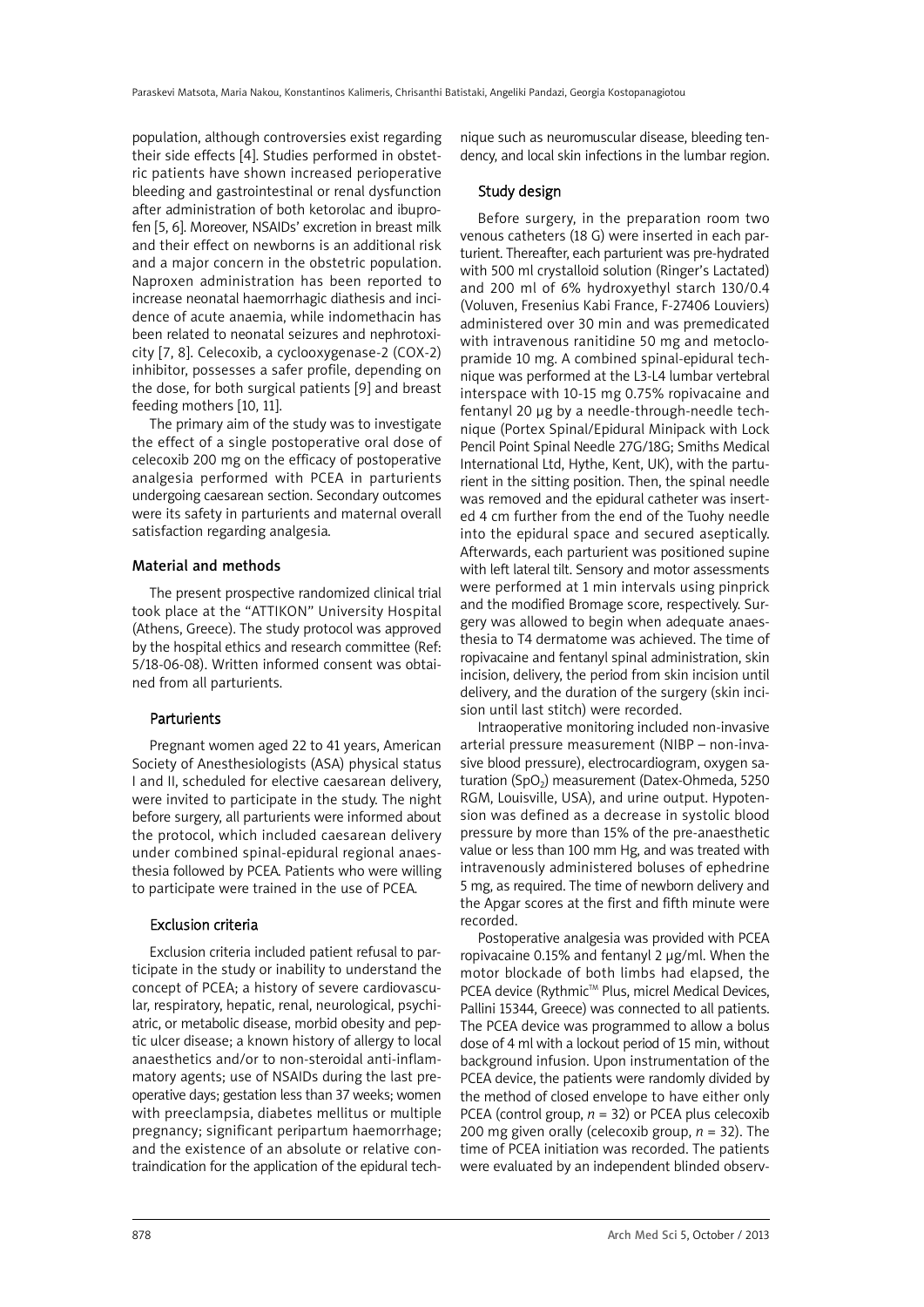er at 1 h, 2 h, 4 h, 6 h, 12 h, 18 h and 24 h after the PCEA device was started. The attempted and given PCEA doses, and PCEA volume received at 1 h, 2 h, 4 h, 6 h, 12 h, 18 h and 24 h after the PCEA device initiation were recorded. Motor blockade was assessed using the Bromage scale with values of 0-3  $(0 =$  free movement of legs and feet,  $1 =$  just able to flex knees with free movement of feet,  $2 =$  unable to flex knees, but with free movement of feet, and 3 = unable to move legs or feet), while sympathetic and sensory level of analgesia was estimated by response to cold and to pinprick, respectively. Postoperative analgesia was assessed using a visual analogue scale (VAS 0-10). Paracetamol 500 mg orally was allowed as rescue analgesia, when the VAS score was ≥ 4.

The primary end-point of our study was the administered doses through the PCEA device. Secondary end-points were postoperative pain intensity measured with the visual analogue pain scale at rest and movement and the administration of rescue doses of paracetamol. The level of sympathetic and sensory blockade, and the Bromage scores were also noted. In addition, at the same time intervals parturients' systolic and diastolic blood pressure, heart rate, breath rate,  $SpO<sub>2</sub>$ , as well as reports of maternal adverse events, such as paraesthesia, hypaesthesia, headache, fever, chills, dizziness, urinary retention, respiratory depression, fatigue, peripheral oedema, rash, itching, sleeplessness, abdominal pain, nausea and vomiting, diarrhoea or postpartum haemorrhage were also documented. The study was terminated 24 h after the initiation of the PCEA device, and at this time point the overall patient satisfaction regarding postoperative analgesia management was assessed using the following labels of the categorical scale for patient satisfaction:  $0 =$  unsatisfied,  $1 =$  little satisfied,  $2 =$  mildly satisfied,  $3 =$  very satisfied.

# Statistical analysis

To calculate the number of participants needed to ensure a power of 0.80, data from 10 pilot patients were used with the endpoint being the administered PCEA dosages at 24 h. Cohen's coefficient was found to be 0.40 and the total number of patients needed was calculated as *n* = 52. The 10 pilot patients were included in the final analysis, since no change in the sampling frame or methodology was made. In order to compensate for possible dropouts, 64 patients were enrolled in the study and the missing data were handled with complete case analysis. Normal distribution of variables was tested with the Kolmogorov-Smirnov test of normality. Variables not normally distributed were analysed with the Kruskal-Wallis test or the Mann-Whitney *U* test. Normally distributed data were analysed with one-way analysis of variance.

Qualitative variables were compared with contingency tables. The analysis was performed with the Statistical Package for Social Sciences v.15. Level of statistical significance was set at *p* < 0.05.

## Results

Seventy-seven patients were screened for inclusion in the protocol, of whom 13 were excluded (4 refused regional anaesthesia and 9 did not meet inclusion criteria, of whom 5 had diabetes mellitus, 1 had asthma and 3 had a history of severe cardiovascular disease). The study enrolled 64 patients (32 patients in each group), but 8 patients did not complete the entire protocol (2 due to inadvertent administration of other NSAIDs, and 6 due to dislodgement of the epidural catheter). Thus, only 56 parturients were included in the final analysis. Demographic characteristics, duration of surgery and Apgar scores of the neonates were similar between the groups (Table I).

Regarding the primary end-point of our study, no statistical differences were found in the given doses, nor in the attempted doses or the total volume of the local anaesthetic administered between the two groups (Figure 1), although the use of the PCEA device was constantly less in the celecoxib group. Also, no significant difference was noted with respect to the time of PCEA initiation  $(p = 0.429)$ . which was  $80.3 \pm 50.8$  min (median = 80, interquartile range = 70) in the control group ( $n = 27$ ), and 71.0  $\pm$ 36.1 min (median = 75, interquartile range = 45) in the celecoxib group  $(n = 29)$ .

Significant differences were observed in our secondary outcomes between the groups. The VAS scores at rest and at movement were constantly lower in the celecoxib group compared to the control group (Figure 2). Statistically significant differences

Table I. Demographic and intraoperative characteristics

| Parameter                                     | Group     | Value     |  |
|-----------------------------------------------|-----------|-----------|--|
| Age [years]                                   | Control   | $31 + 5$  |  |
|                                               | Celecoxib | $32 + 5$  |  |
| Weight [kg]                                   | Control   | $78 + 11$ |  |
|                                               | Celecoxib | $77 + 9$  |  |
| Height [cm]                                   | Control   | $165 + 6$ |  |
|                                               | Celecoxib | $165 + 5$ |  |
| $ASA$ $\left[\% \right]$                      | Control   | 40.7      |  |
|                                               | Celecoxib | 27.6      |  |
| Duration of surgery [min]                     | Control   | $55 + 13$ |  |
|                                               | Celecoxib | $56 + 13$ |  |
| Apgar score of neonate at 1 <sup>st</sup> min | Control   | $9 + 7$   |  |
|                                               | Celecoxib | $9 + 1$   |  |
| Apgar score of neonate at 5th min             | Control   | 10±0      |  |
|                                               | Celecoxib | $10 + 0$  |  |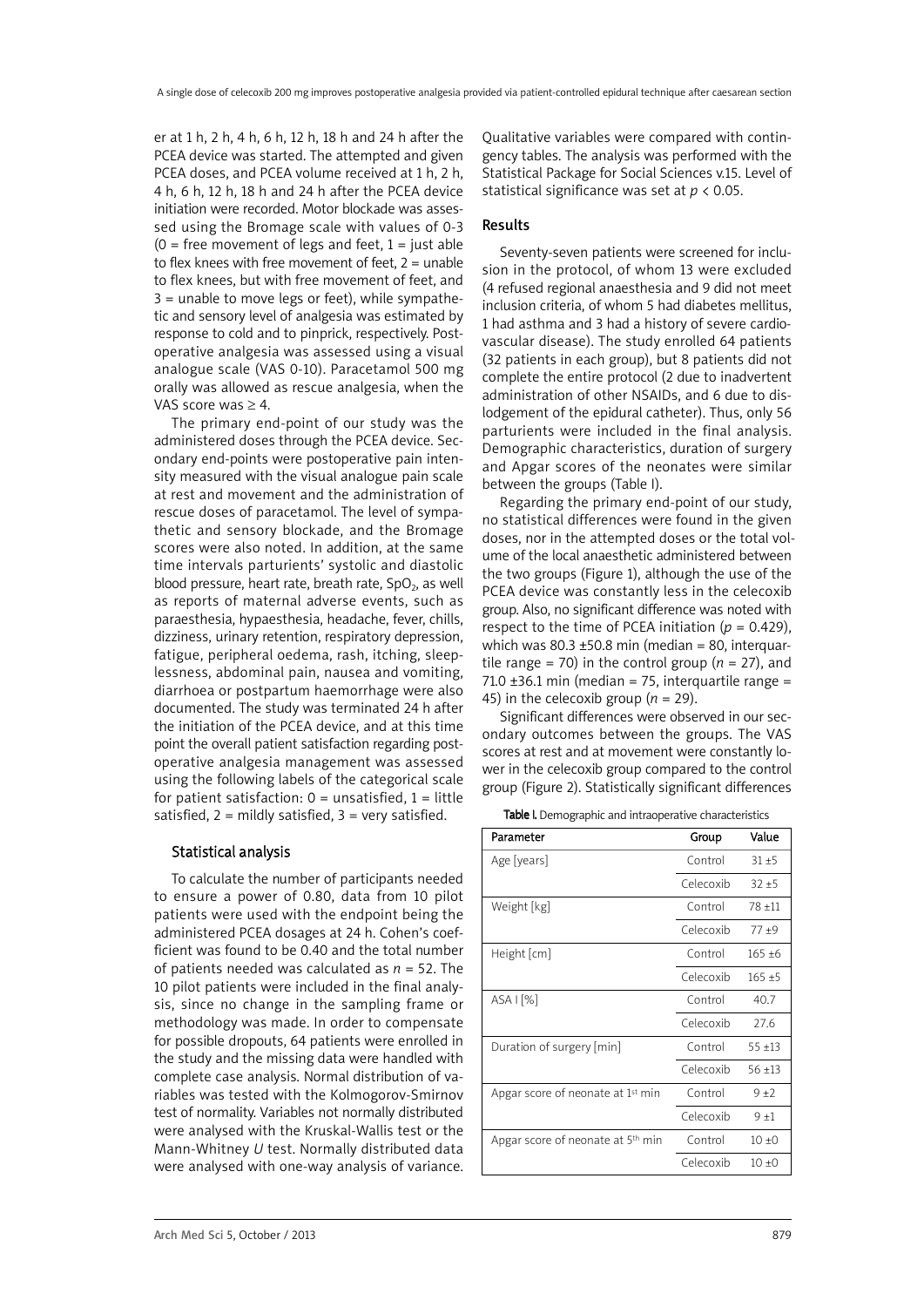

ume of local anaesthetic administered via the PCEA device in the two groups

between the two groups were noted for VAS scores at rest at 6 h (*p* = 0.040) and 24 h (*p* = 0.009) and for VAS scores at movement at 4 h ( $p = 0.021$ ), 6 h (*p* = 0.001), 12 h (*p* = 0.007) and 24 h (*p* = 0.008) after the instrumentation of the PCEA device.

Time after PCEA instrumentation [h] 1 2 4 6 12 18 24

The doses of paracetamol administered as rescue analgesia during the first 24 h postoperatively were significantly less in the celecoxib group  $(0.6 \pm 0.7)$  compared to the control group  $(1.2 \pm 1.1)$   $(p = 0.039)$ . The percentage of patients requiring rescue analgesia was lower in the celecoxib group at all 6-hour intervals and for the entire 24-hour interval, being statistically significant for the time interval of 12-18 h after PCEA instrumentation (Table II).

In addition, patient satisfaction was significantly better in the celecoxib group (2.9  $\pm$ 0.3) (most patients



Figure 2. VAS scores at rest and movement in the two groups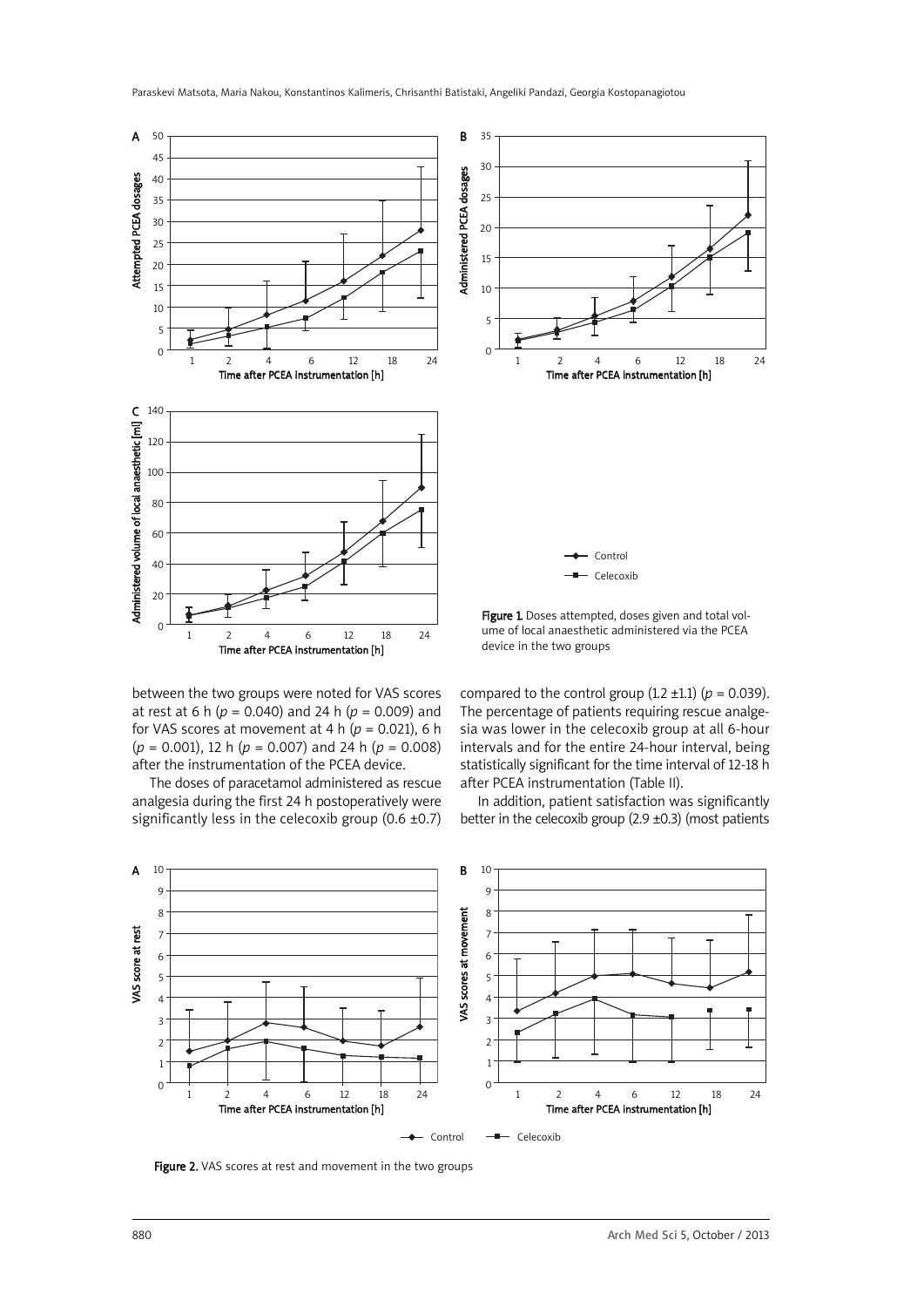were very satisfied) compared to the control group  $(2.5 \pm 0.5)$  ( $p = 0.001$ ). However, the remaining secondary outcome measures did not reveal any significant difference.

Bromage scores for motor blockade did not differ between the 2 groups. In addition, the maximal level of sensory and the maximal level of sympathetic blockade also did not differ between groups at any time point (data not shown).

Mean arterial pressure and heart rate were within normal ranges. Mean arterial pressure was lower at 6 h and heart rate lower at 24 h in the celecoxib group compared to the control group (Table III). Pulse oximetry values were normal in all patients (> 95%) and did not differ between the 2 groups (data not shown).

No patient presented paraesthesias, headache, dizziness, sleeplessness, fever, chills, bladder dysfunction, respiratory depression, fatigue, peripheral oedema, rash, itching, vomiting, diarrhoea or postpartum haemorrhage. Two patients from the control group presented nausea which was self-limited.

#### Discussion

The present study investigated the hypothesis that the addition of an oral postoperative single dose of 200 mg celecoxib could improve postoperative analgesia after caesarean section provided via PCEA technique, and revealed the superiority of this combination regarding the adequacy and quality of postoperative pain control. The majority of parturients who received celecoxib achieved better postoperative analgesia and expressed improved satisfaction compared to those who received only epidural analgesia via PCEA technique. Although no differences were found with respect to the primary endpoint of the study (doses administered through the PCEA device), parturients who additionally received celecoxib experienced significantly less pain at rest and during movement and demanded fewer rescue paracetamol doses compared to those who received PCEA only. It is noteworthy that no parturient presented postoperative haemorrhage or any other maternal adverse effect during the observational period of the present study.

The safety of celecoxib at the dose of 200 mg, unlike most COX-2 inhibitors, has been proven for both breastfeeding mothers and breastfed infants

Table II. Percentage of patients who required rescue analgesia at 6-hour intervals and for the entire 24 h (% of patients)

| Time<br>frame [h] | Control<br>group | Celecoxib<br>group | Value<br>of p |
|-------------------|------------------|--------------------|---------------|
| $1-6$             | 29.6             | 13.8               | 0.149         |
| $6-12$            | 4444             | 31.0               | 0.300         |
| $12 - 18$         | 22.2             | 3.4                | 0.034         |
| $18-24$           | 18.5             | 6.9                | 0.189         |
| $0 - 24$          | 59.3             | 41.4               | 0.181         |

[10, 11]. The estimated absolute dose of celecoxib transferred via milk to the infant is about 9.8 µg/ kg/day, and the relative infant dose is 0.34% of the maternal dose, an amount which is considered very low and unlikely to pose harm [10, 11]. Noticeably, levels of celecoxib in milk samples at 12 and 24 h were too low to be detected (< 10 ng/ml) [10].

The analgesic efficacy of a single dose of celecoxib 200 mg has also been demonstrated after spinal fusion surgery, tonsillectomy, laparoscopic surgery and orthopaedic surgery [12-15]. However, there are limited studies regarding the use of celecoxib in the obstetric population, with conflicting results. Lee *et al*. showed that celecoxib 200 mg did not improve pain scores after caesarean section under spinal anaesthesia [16]. Similar results were obtained for valdecoxib after caesarean section under spinal anaesthesia [17]. In contrast, in our study there was a clear benefit from the administration of celecoxib, which yielded clinically significant reductions in pain scores, especially during movement. In accordance with our results, Fong *et al.* showed that 400 mg celecoxib after caesarean section significantly reduced pain scores and improved quality of analgesia [18]. However, the concern regarding their study is that there are no data regarding milk excretion of celecoxib at the higher dose (400 mg). The differences between the above studies may be explained by differences in the doses of celecoxib used, the time of administration, as well as the main analgesic technique performed. For instance, intrathecal morphine in the doses used (100-300 µg) [16, 17] may provide such a prolonged analgesic effect that any potential benefit from addition of celecoxib is obscured, as is shown by the low pain scores obtained in the aforementioned studies.

Table III. Mean arterial pressure and heart rate in the two groups

| Parameter        | Group     | 1 h      | 2 h      | 4 h      | 6 h       | 12 h     | 18 h     | 24 h      |
|------------------|-----------|----------|----------|----------|-----------|----------|----------|-----------|
| MAP[mm Hg]       | Control   | $84 + 6$ | $84 + 7$ | $84 + 8$ | $87 + 7$  | $86 + 5$ | $84 + 7$ | $85 + 6$  |
|                  | Celecoxib | $84 + 5$ | $85 + 6$ | $85 + 7$ | $84 + 5*$ | $84 + 7$ | $85 + 6$ | $84 + 7$  |
| Heart rate [bpm] | Control   | $74 + 7$ | 74 ±6    | $73 + 5$ | $75 + 6$  | $75+7$   | $76 + 9$ | $77+5$    |
|                  | Celecoxib | 75 +8    | 75 +6    | 74 +8    | $74+7$    | $74 + 8$ | $75 + 6$ | $73 + 7*$ |

*MAP – mean arterial pressure. \*p < 0.05 between the two groups at the corresponding time point*